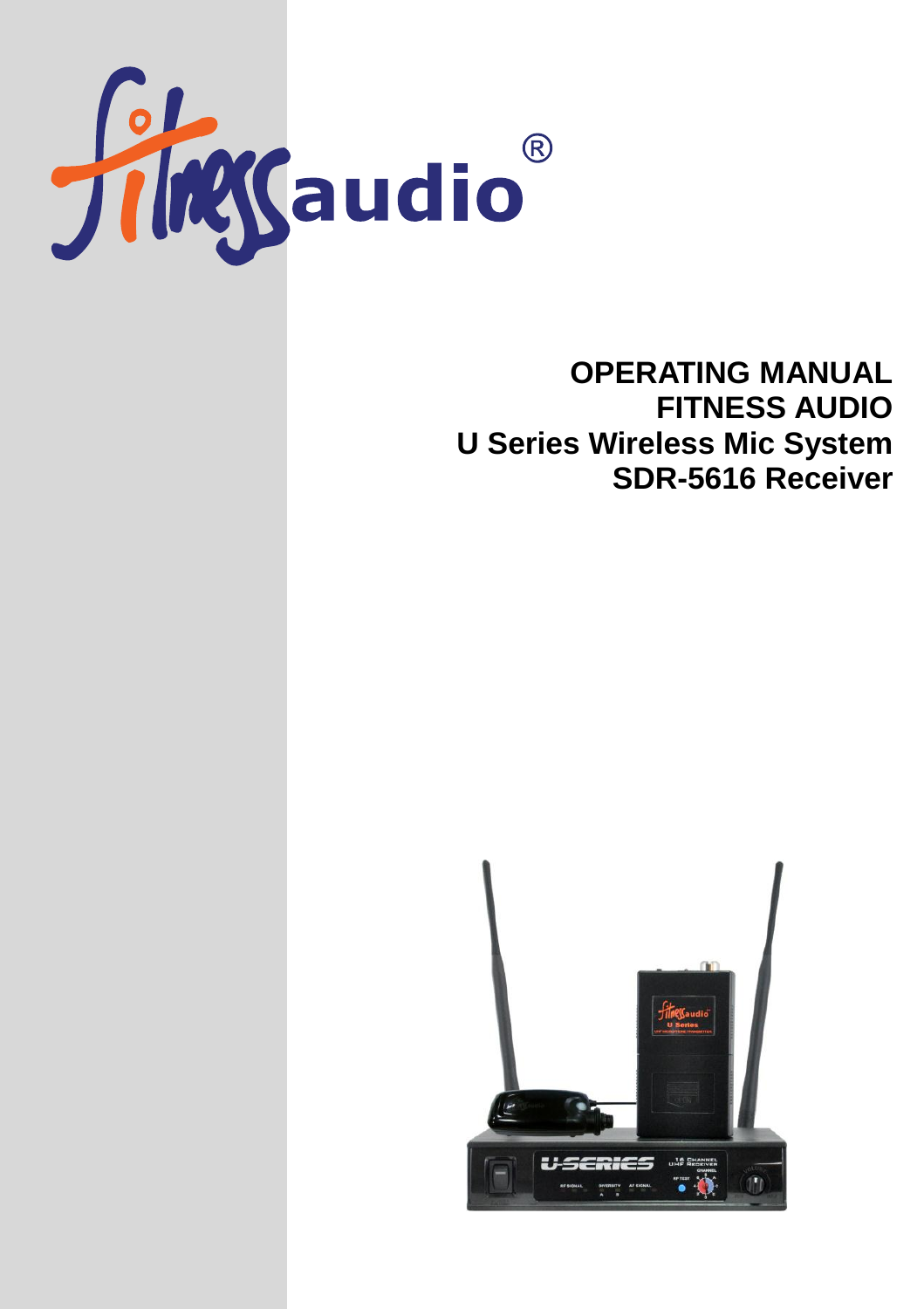

# **1. INTRODUCTION**

Congratulations on your purchase of the latest Fitness Audio PLL Synthesised 16 channel frequency agile UHF high band professional wireless system. Please read this operating manual thoroughly in order to familiarise yourself with the controls before using.

# **2. FRONT AND REAR PANEL CONTROLS**



- 1. Power Switch
- 2. RF Signal Indicator
- 3. Diversity Indicator
- 4. AF Signal Indicator
- 5. RF test Button
- 6. Channel Selector
- 7. Volume Control
- 8. Antenna B Socket
- 9. Fixed Mic-level Balanced output
- 10. Unbalanced Variable Line-level output
	- 11. Squelch Control
	- 12. DC IN Jack

 $\sqrt{FC}$  ( $\in$  RoHs  $\overline{\mathbb{X}}$ 

13. Antenna A socket

# *RF Test*

To find the best channel for transmission, ensure the receiver is connected to a mixer and amplifier and press the RF Test button (5). If interference is heard select the next channel in order using switch (6) and repeat the test until a clean channel is found. Then select the matching channel number on the Belt-Pack Transmitter and test for voice level.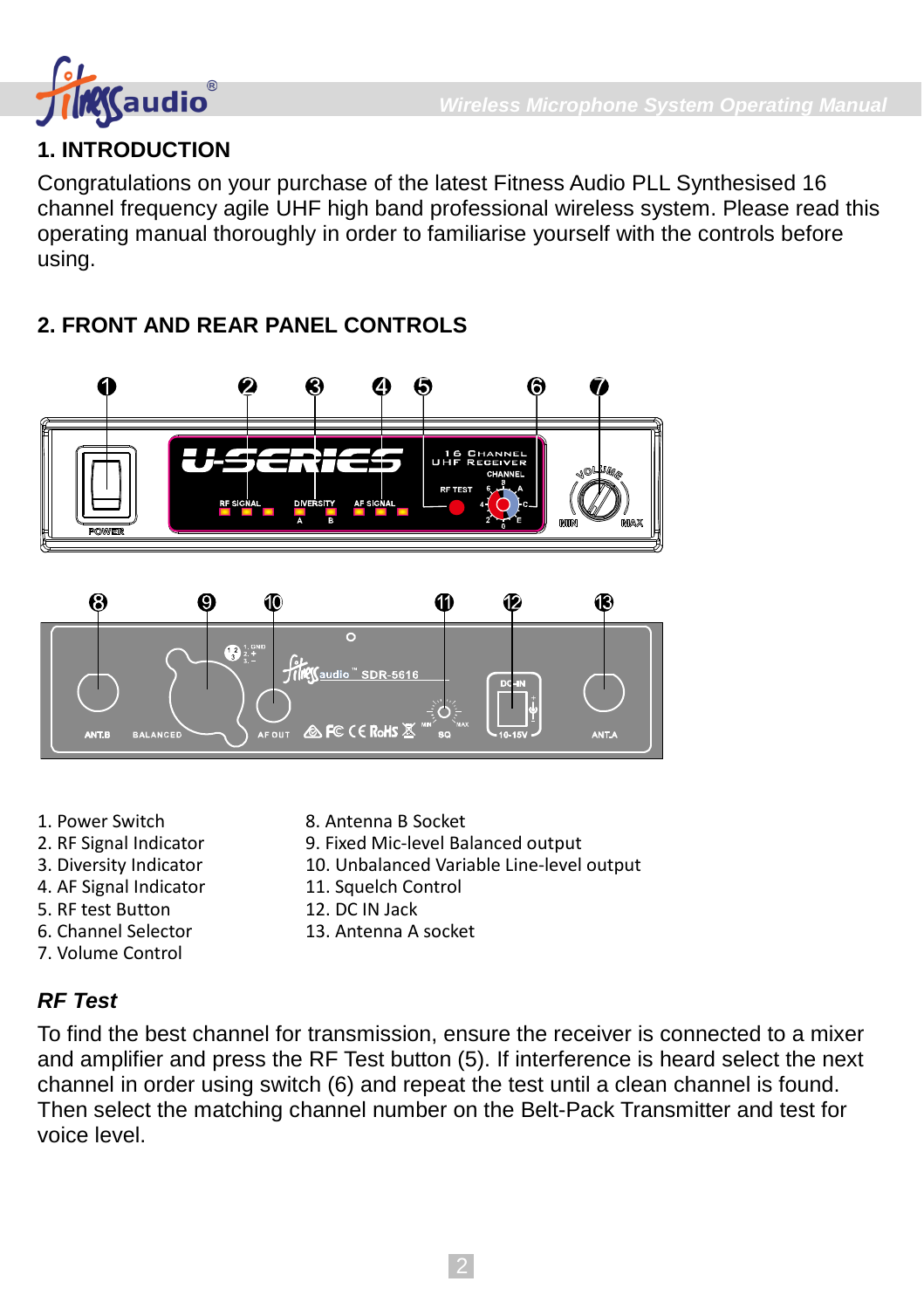

## **3. RECEIVER INSTALLATION**

#### *Audio output connection*

There are two audio output sockets on the rear panel of the receiver. A 6.35mm Jack to Jack cable is supplied as standard and will connect into most Mic/Line Mixers including our Fitness Audio Aeromix line as per Fig 2. When connected with a jack to jack cable

the volume control on the front of the receiver works as a "turn down" control should you need to adjust the mic volume for a signal processor. The 12 o'clock position is approximately the same level as using a balanced XLR cable.

When you connect using an XLR balanced cable the signal level is fixed. It is the same level as plugging a cabled microphone to the same input and it by-passes the front panel volume control.



### *Rack Mounting the Receiver*

The Fitness Audio U Series Receiver is a 19" half-rack mount design. It can be supplied with a pair of specially designed 19" rack mount "wings" for bolting the unit into equipment cabinets.

Assemble as shown in Fig 3. The optional extra rack mount kit (RK-30) 33is supplied with a pair of antenna extension cables so that the two antennas can be front mounted. Use the star washer and the nut on the inside of the rack ears to get a firm non-slipping mount.

A double receiver rack mount kit is available as an optional extra if required (Fig 4).

### *Positioning the Receiver*

For best operation, the receiver should be at least 1m above the ground and at least 1m away from a wall or metal surface to minimise RF reflections.

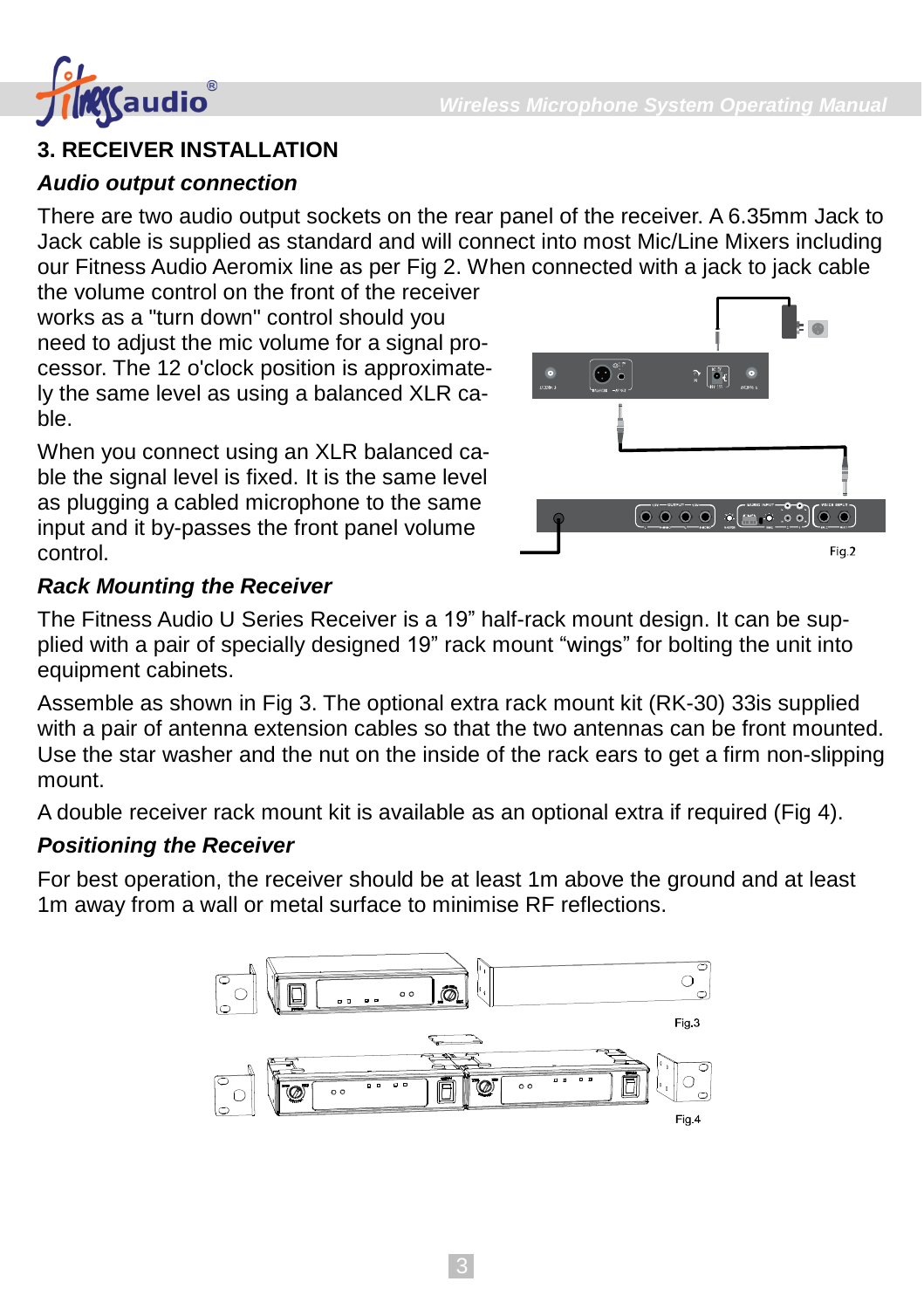

## **4. THE BELT-PACK TRANSMITTER**

#### *Channel Selection and Gain*

Insert the battery bottom first. The channel selector and gain adjustment are located under the battery cover as shown in the picture below. To make channel selection (U-Series only) remove the cover and select a channel by turning the Channel Selector (6) with a small screwdriver. Gain adjustment for lavalier and headset microphones can be done by adjusting the MT trimpot (5), whereas GT trimpot (4) is for the gain adjustment of an electric guitar or other high impedance line level inputs. When you turn the transmitter ON (1) you will see a single flash(2) if the battery is charged and ready to use. Should you see a continuous red light then the battery is about to fail so please change it for a new one. If you're using the transmitter with the latest Aeromic, Cyclemic or E\*Mic then make sure the MT trimpot is turned up to the maximum.



Due to minor variations in the casing sizes of many brands of 9V batteries, the transmitter battery compartment of the SM-716 is designed to accommodate the preferred 9V size battery made by Eveready - the Energiser 9V Alkaline – but other brands may also work well. Re-chargeable Ni MH batteries @ 170-190mAH ratings may need to be re-charged after about 1.5 – 2.0 hours of continuous use, whereas alkaline 9V batteries will generally be suitable for about 6 – 8 hours of airtime with the Aeromic or E•Mic/V•Mic wireless microphones.

We recommend the use of an Aeromic Pouchbelt to hold the transmitter around your waist or arm to protect your investment. A range of transmitter pouchbelts in different styles and colours are available. For more details please consult your FA System supplier.



Pouchbelts shown L - R: Standard, Hipster, Zipster, Grey Zipster, Beige Theater belt.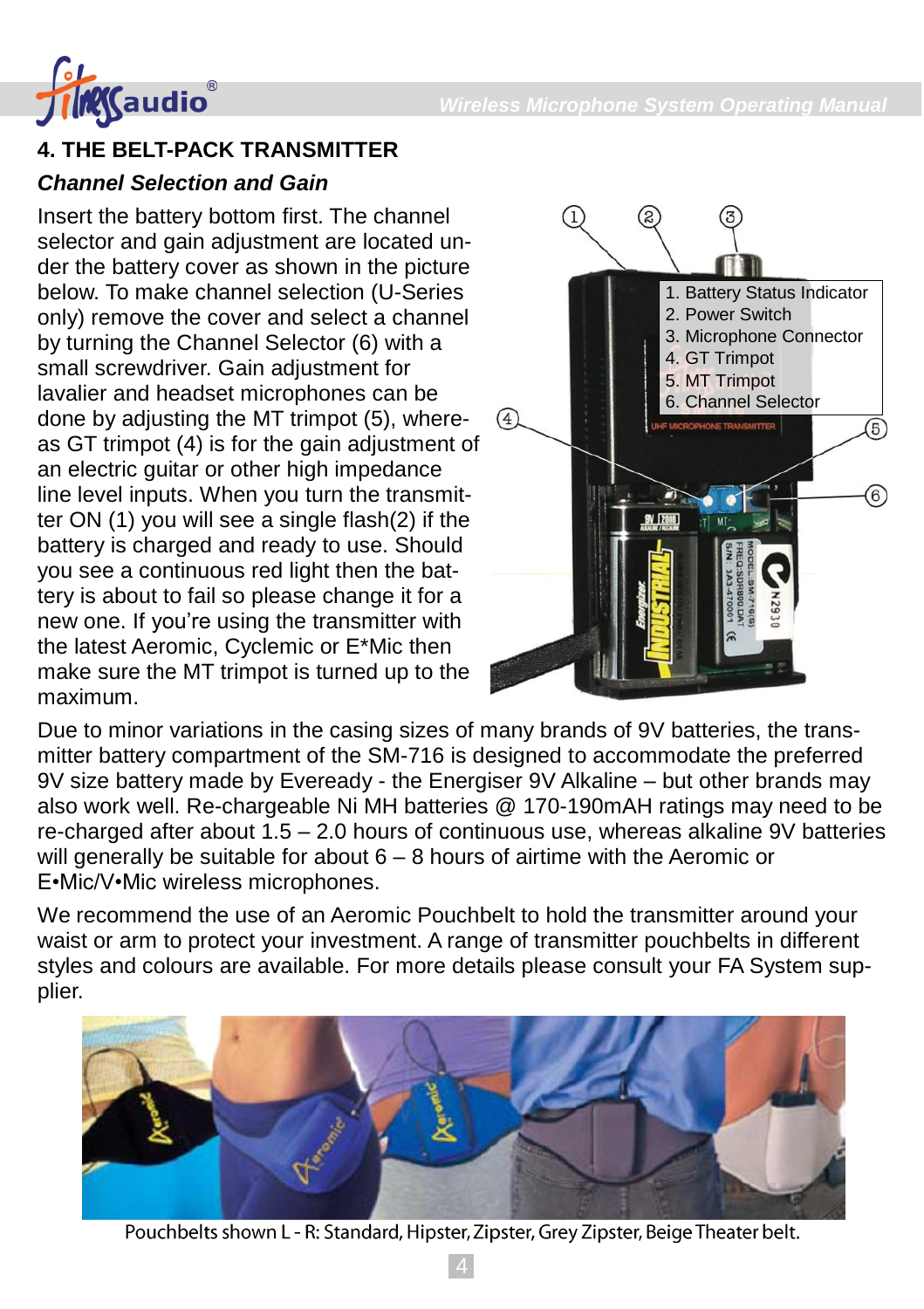

# **5. MINI TRANSMITTER**

If your system has been supplied with a Mini Transmitter then it will already be wired for an Aeromic or Cyclemic, E•Mic or V•Mic either attached to the frame or with an arm pouch or waist pouchbelt to suit.

To select the matching channel to the receiver remove the battery cover and with the small screwdriver supplied change the channel to match the one selected on the receiver.

Please note that the MT-U8 is an 8 channel transmitter and will normally be supplied lining up with channels 0-7, the RED segment on the receiver. In some countries a "B" group of channels may also be available (Ch. 8-F) in the BLUE segment.

# *Using Multiple Transmitters At One Location*

You can use up to eight MT-U8/SM716 systems under the one roof without interference from each other. There will be different, non-conflicting channels in all frequency groups supplied around the world so please check with your dealer or national supplier for this information. There will be different, non-

conflicting channels in other frequency groups supplied around the world so please check with your dealer or national supplier for this information.

Fit a quality AAA battery into the battery compartment, re-fit the lid and push the sealed on/off button. A blue LED illuminates to let you know it's on. When the LED starts flashing, the power is running low and it's time to change the battery. One quality Alkaline AAA battery should supply over 4 hours of air time. Re-chargeable AAA batteries can also be used but expect less airtime depending on the battery rating. Frequent re-charging will be necessary. Coloured lids are also available as an optional extra in yellow, orange, red, and blue to match all of our microphones so they can be paired up to colour code a studio or a combination.

The Yoga Wrap is a measured neoprene wrap around with velcro fixing that offers you the first sweat barrier to us if you are teaching cycling or hot yoga or any class that generates a lot of sweat through your hair or skin of your head - contact your supplier for the cost of this handy accessory - like pouchbelts and windscreens for the E\*Mic, every instructor should have one.

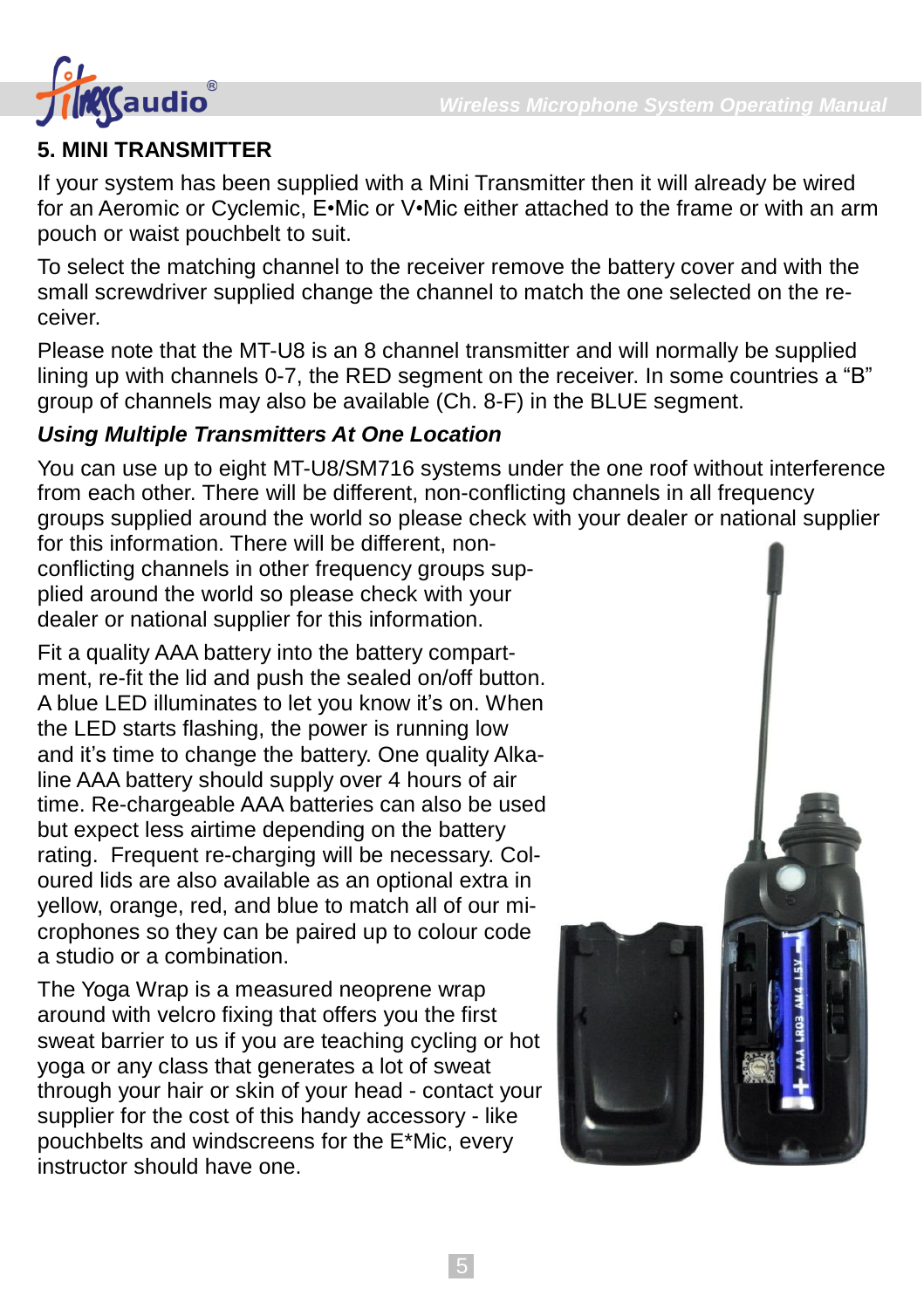

### **6. REMARKS**

#### *RF Interference*

If you encounter receiving interference (from other than an operating TV station), it can often be overcome by adjusting the receiver's squelch control, as described below. Please note that wireless frequencies are shared with other radio services, and according to FCC regulations wireless microphone operations are unprotected from interference from licensed operations in the band. If any interference is received by any Government or non-Government operation, the wireless microphone must cease operation. (The above statement is valid for the U.S.A.)

#### *Receiver Squelch control*

The squelch control on the back panel of the receiver is preset at the factory, but can be adjusted if you use the system in a high RF interference area. If there is audio output from the receiver when your transmitter is OFF, adjust the squelch control so the system will receive the signal from your transmitter but squelch or eliminate the unwanted background RF noise. This adjustment can cause a reduction in usable range of the wireless transmitter, so set the control to the lowest position which reliably mutes the unwanted RF signal.

### *Batteries*

Many batteries are known to leak conductive and/or corrosive liquid when not used for a period of time. Please remove the batteries from the transmitter if it is not to be used for a period of a few days or more.

#### *Multiple Transmitters*

Please note that you can only use one mic transmitter at a time with the FA Series Receivers so make sure that all other transmitters on the same frequency are turned off.

|               | <b>MT-U8</b> Mini Transmitter                 |            |              |  |
|---------------|-----------------------------------------------|------------|--------------|--|
|               | Technology UHF wireless microphone:           |            |              |  |
| Frequency:    | 520-789MHz                                    | 823-832MHz | 863-865MHz   |  |
| Maximal power | $0.75$ m $W$                                  | $0.71$ mW  | $1.61$ m $W$ |  |
|               |                                               |            |              |  |
|               |                                               |            |              |  |
|               | <b>SM-716</b> Wireless Microphone Transmitter |            |              |  |
|               | Technology UHF wireless microphone:           |            |              |  |
| Frequency:    | 520-789MHz                                    | 823-832MHz | 863-865MHz   |  |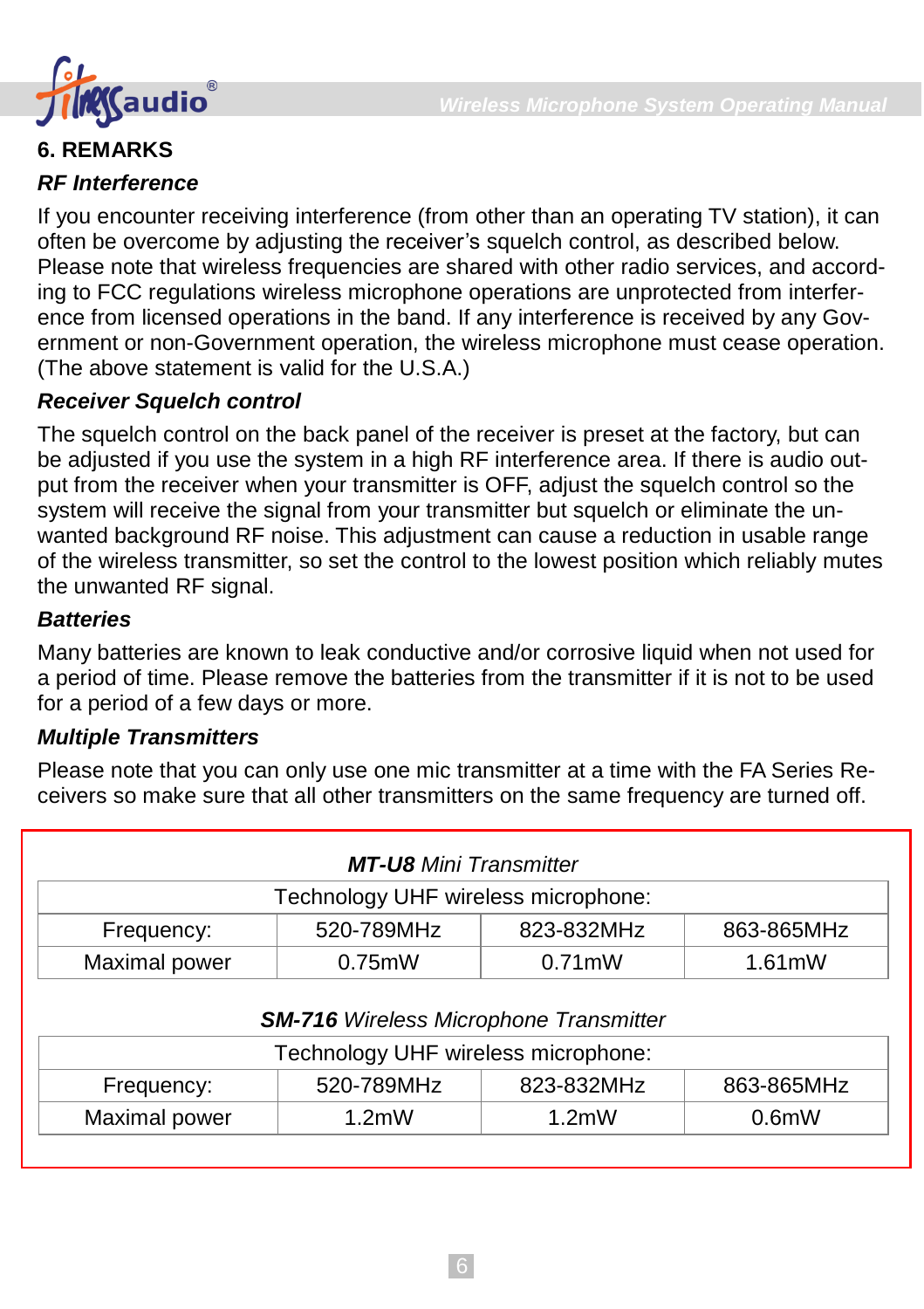

*Wireless Microphone System Operating Manual*

|  | AT | ВE | <b>BG</b> | HR          | $\sim$<br>U | ~7<br>"       | DK |
|--|----|----|-----------|-------------|-------------|---------------|----|
|  | FF | FI | <b>FR</b> | DE          | FΙ          | HU            | ΙE |
|  |    |    | - 1       |             | MT          | <b>NL</b>     | DI |
|  | DТ | RO | SK        | $\sim$<br>י | ES          | $\sim$ $\sim$ | UK |